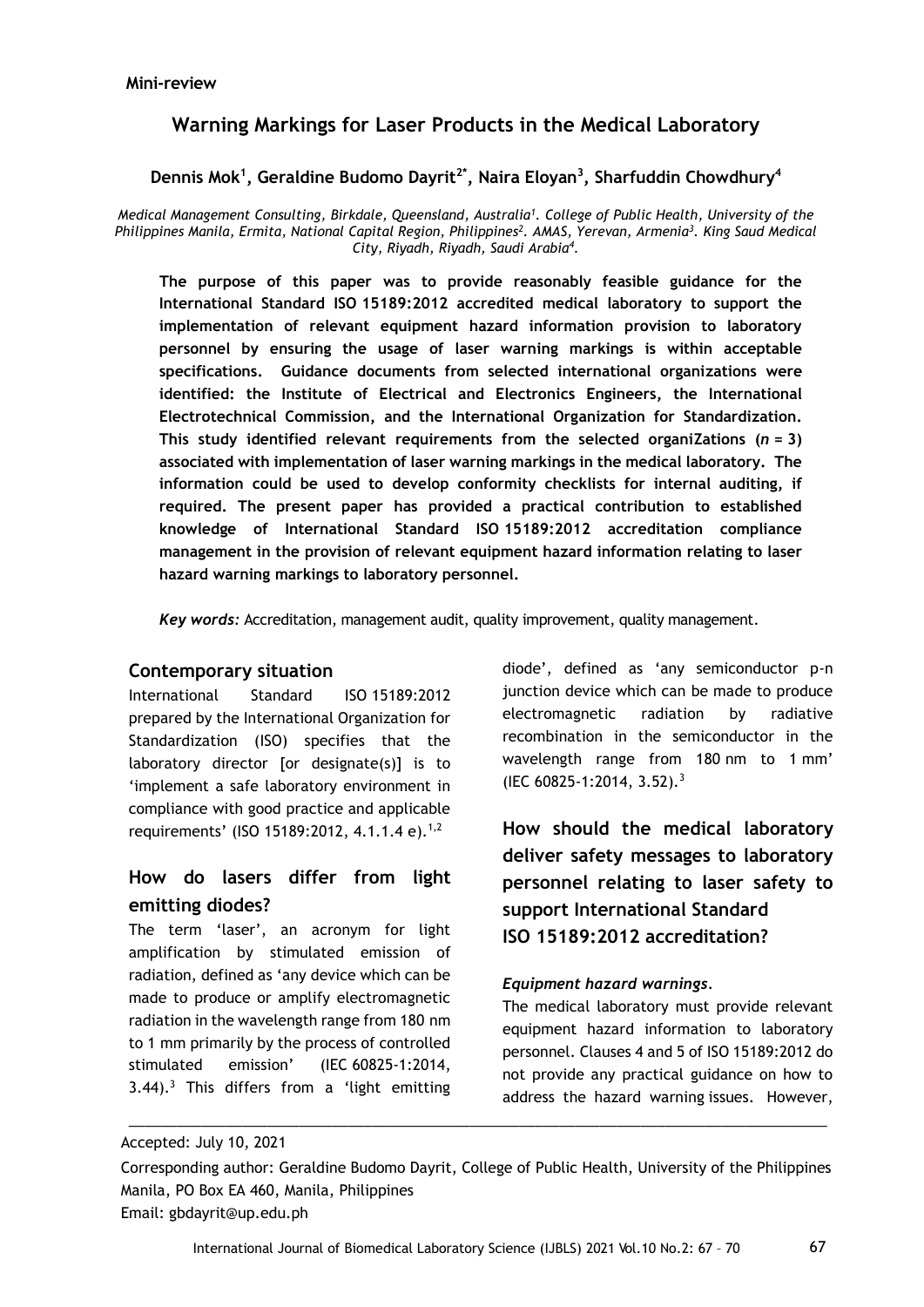the International Standard ISO 15190:2020 prepared by the ISO specifies that appropriate approved signs must be displayed  $(ISO 15190:2020, 9.51).$ <sup>1,4</sup> In addition, the International Standard IEC/IEEE 82079-1:2019 prepared by the International Electrotechnical Commission (IEC) and the Institute of Electrical and Electronics Engineers specifies that relevant safety-related information must be provided in the equipment instructions for use.<sup>2,5</sup> This is defined as 'information provided by the supplier of a product to the user, containing all the necessary provisions to convey the actions to be performed for the safe and efficient use of the product' (ISO/IEC Guide 14:2018, 3.9), supplied by the manufacturer (IEC/IEEE 82079-1:2019, 7.11.2) to support hazard communication (ISO 15189: 2012, 5.3.1.3).1,6,7

#### *Laser warning markings*

The equipment instructions for use should contain an appropriate level of laser safety information for laboratory personnel. The information can be further supported by the International Standard IEC 60825-1:2014 prepared by the IEC.<sup>3</sup> IEC 60825-1:2014 classifies lasers into eight classes according to

the increasing order of ocular hazard (IEC 60825-1:2014, 4.3).<sup>3</sup> Each laser product must carry appropriate labels (IEC 60825-1:2014, 7).<sup>3,</sup> Appropriate warning labels, explanatory labels that contain recommended wordings and alternative labels must be included for each class of laser product (Figure 1 and Table 1).

**Class 1.** The alternative label is a combination product safety label, defined as 'combination of product safety sign and/or supplementary safety information and/or hazard severity panel on one rectangular label' (ISO 3864-2:2016, 3.2) and ( IEC 60825-1:2014, 7.2).<sup>3,8</sup>

**Class 1M.** The alternative label is a combination product safety label that contains a hazard severity panel, defined as 'area of a combination or multiple product safety label that communicates the category of risk associated with a hazard' (ISO 3864-2:2016,  $3.7$ ).<sup>8,</sup> The label must also contain the degree of hazard severity 'CAUTION' defined as a 'signal word used to indicate a potentially hazardous situation which, if not avoided, could result in minor or moderate injury' (ISO 3864-2:2016, 3.1) and (IEC 60825-1:2014, 7.2).<sup>3,8</sup>

**Table 1. Warning labels.** Warning, explanatory and alternative labels for Class 1 to Class 4 laser products.

| <b>Classes</b>   | <b>Warning and explanatory labels</b>                                                                                                    | <b>Alternative labels</b>                                                                                          |
|------------------|------------------------------------------------------------------------------------------------------------------------------------------|--------------------------------------------------------------------------------------------------------------------|
| 1                | <b>CLASS 1 LASER PRODUCT</b>                                                                                                             | <b>LASER</b><br>''<br>1                                                                                            |
| 1M               | <b>LASER RADIATION</b><br>DO NOT EXPOSE USERS OF TELESCOPIC OPTICS<br><b>CLASS 1M LASER PRODUCT</b>                                      | <b>ACAUTION</b><br><b>LASER</b><br>1M                                                                              |
| 1 <sub>C</sub>   | <b>LASER RADIATION</b><br><b>FOLLOW INSTRUCTIONS</b><br><b>CLASS 1C LASER PRODUCT</b>                                                    | CAUTION<br>∧<br><b>LASER</b><br>1C                                                                                 |
| $\overline{2}$   | <b>LASER RADIATION</b><br>DO NOT STARE INTO BEAM<br><b>CLASS 2 LASER PRODUCT</b>                                                         | <b>LASER</b><br>2                                                                                                  |
| 2M               | <b>LASER RADIATION</b><br>DO NOT STARE INTO BEAM OR EXPOSE USERS OF TELESCOPIC OPTICS<br><b>CLASS 2M LASER PRODUCT</b>                   | <b>ACAUTION</b><br><b>LASER</b><br>2M                                                                              |
| 3R               | <b>LASER RADIATION</b><br><b>AVOID DIRECT EYE EXPOSURE</b><br><b>CLASS 3R LASER PRODUCT</b>                                              | <b>CAUTION</b><br>∕∿<br><b>LASER</b><br>3R                                                                         |
| 3B               | <b>WARNING - LASER RADIATION</b><br>AVOID EXPOSURE TO BEAM<br><b>CLASS 3B LASER PRODUCT</b>                                              | <b>WARNING</b><br><b>LASER</b><br>3B<br>77N<br><b>AVOID EXPOSURE TO BEAM</b>                                       |
| $\boldsymbol{4}$ | <b>DANGER - LASER RADIATION</b><br><b>AVOID EYE OR SKIN EXPOSURE TO</b><br>DIRECT OR SCATTERED RADIATION<br><b>CLASS 4 LASER PRODUCT</b> | <b>DANGER</b><br><b>LASER</b><br>Δ<br><b>AVOID EYE OR SKIN EXPOSURE TO</b><br><b>DIRECT OR SCATTERED RADIATION</b> |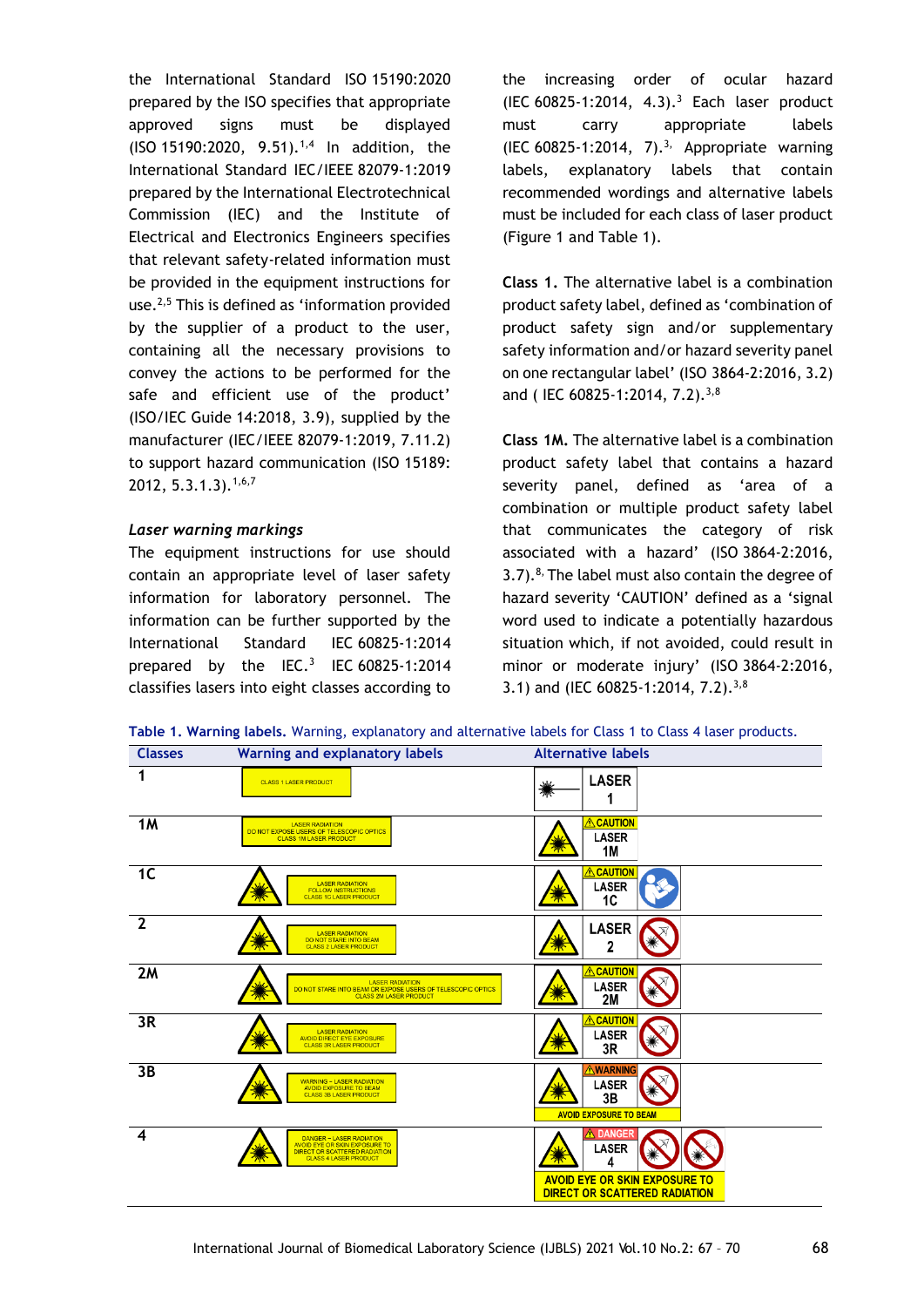

**Figure 1.** The medical laboratory must ensure relevant warning labels are displayed at all times. In this case, the plate displays information relating to laser classification and warning in accordance with American National Standard ANSI Z136.1-2014 prepared by the American National Standards Institute and European Standard EN 60825-1:2007 prepared by the European Committee for Electrotechnical Standardization. The medical laboratory must implement the most relevant warning requirements that are in alignment with International Standard ISO 15189:2012 accreditation requirements.

**Class 1C.** The alternative label is a multiple product safety label, defined as 'product safety label that contains two or more safety signs on the same rectangular label and, if used, the supplementary safety information and/or the hazard severity panel' (ISO 3864-2:2016, 3.8), that contains a hazard severity panel with the degree of hazard severity 'CAUTION' (IEC 60825-1:2014, 7.3).<sup>3,8,</sup>

**Class 2.** The alternative label is a combination product safety label that contains a hazard severity panel (IEC 60825-1:2014, 7.4).<sup>3</sup>

**Class 2M.** The alternative label is a combination product safety label that contains a hazard severity panel with the degree of hazard severity 'CAUTION' (IEC 60825-1:2014, 7.4).<sup>3</sup>

**Class 3R.** The alternative label is a combination product safety label that contains a hazard severity panel with the degree of hazard severity 'CAUTION' (IEC 60825-1:2014,  $7.5$ ).<sup>3</sup>

**Class 3B. T**he alternative label is a combination product safety label that contains a hazard severity panel with the degree of hazard severity 'WARNING', defined as a 'signal word used to indicate a potentially hazardous situation which, if not avoided, could result in death or serious injury' (ISO 3864-2:2016, 3.18), with a separate supplementary safety information text panel (IEC 60825-1:2014,  $7.6$ ).  $3,8$ 

**Class 4.** The alternative label is a combination product safety label that contains a hazard severity panel with the degree of hazard severity **'**DANGER', defined as 'signal word used to indicate an imminently hazardous situation which, if not avoided, will result in death or serious injury' (ISO 3864-2:2016, 3.3), with a separate supplementary safety information text panel (IEC 60825-1:2014, 7.7).<sup>3,8</sup>

It should be noted that applicable international, national or regional requirements may also be enforceable (ISO 15189:2012, 1).<sup>1</sup> The medical